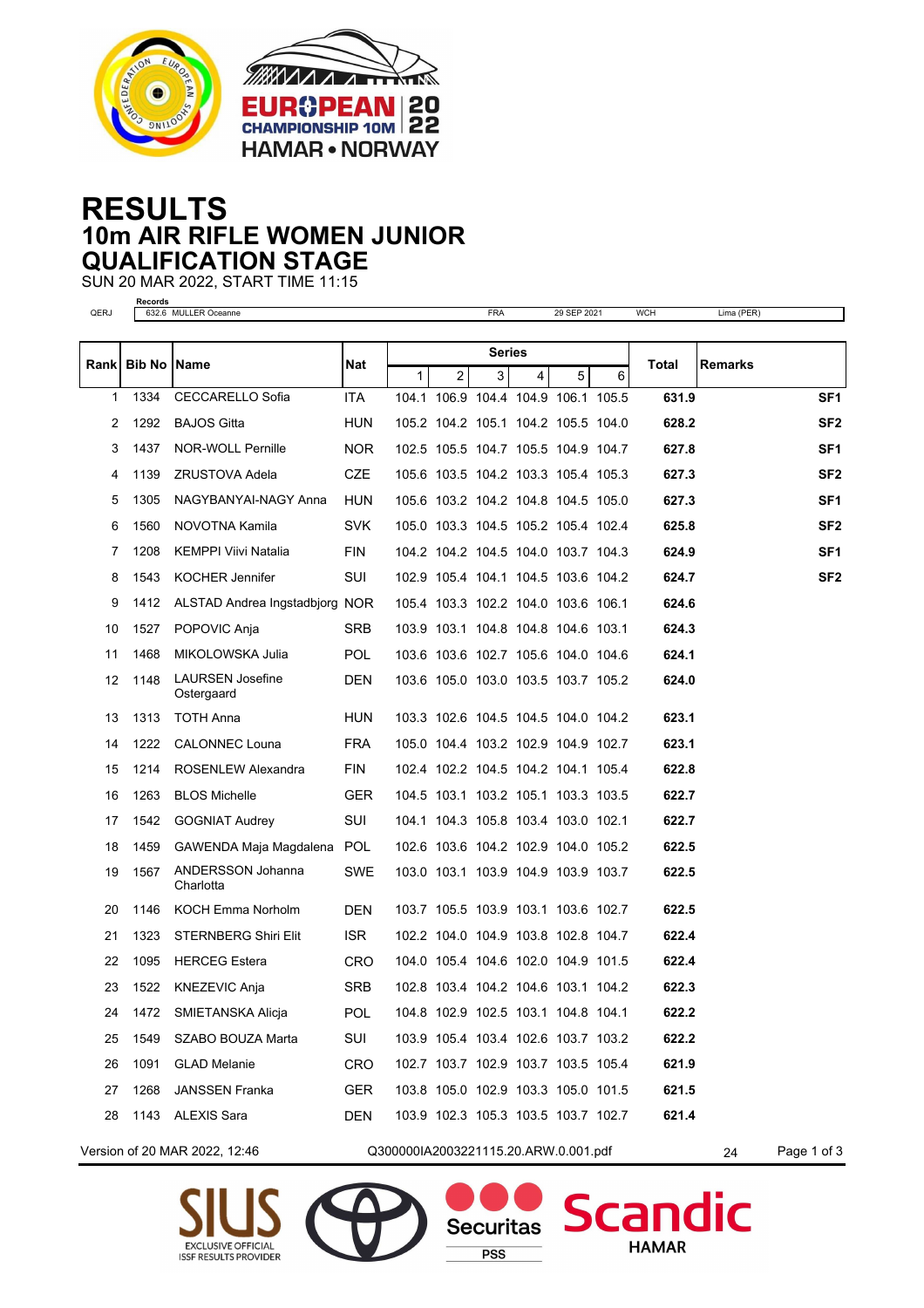|    | Rank   Bib No   Name |                                     | Nat        | <b>Series</b>  |                                     |                              |                |   |            |       |            |
|----|----------------------|-------------------------------------|------------|----------------|-------------------------------------|------------------------------|----------------|---|------------|-------|------------|
|    |                      |                                     |            | 1 <sup>1</sup> | $\overline{2}$                      | 3                            | $\overline{4}$ | 5 | 6          | Total | Remarks    |
| 29 | 1416                 | <b>BRENDRYEN Thiril</b>             | <b>NOR</b> |                | 103.2 104.4 103.2 102.4 104.8 103.3 |                              |                |   |            | 621.3 |            |
| 30 | 1264                 | DRIESSEN Franziska                  | <b>GER</b> |                | 101.2 104.1 104.0 104.8 103.9 103.2 |                              |                |   |            | 621.2 |            |
| 31 | 1136                 | STEFANKOVA Katerina                 | CZE        |                | 102.2 103.1 103.0 104.2 104.4 104.2 |                              |                |   |            | 621.1 |            |
| 32 | 1432                 | JOHANNESSEN Julie                   | <b>NOR</b> |                | 103.9 103.2 102.5 103.6 103.6 104.2 |                              |                |   |            | 621.0 |            |
| 33 | 1520                 | HAVRAN Alexsandra                   | <b>SRB</b> |                | 103.5 102.1 105.6 104.5 101.3 104.0 |                              |                |   |            | 621.0 |            |
| 34 | 1573                 | <b>KARLSSON Amanda Josefine SWE</b> |            |                | 103.1 104.6 103.9 103.2 102.6 103.4 |                              |                |   |            | 620.8 |            |
| 35 | 1029                 | <b>BAUMGARTNER Marlene</b>          | AUT        |                | 104.1 105.4 104.0 104.5 101.1 101.7 |                              |                |   |            | 620.8 |            |
| 36 | 1226                 | <b>HELARD Lucile</b>                | <b>FRA</b> |                | 101.9 104.0 102.6 103.6 104.2 104.4 |                              |                |   |            | 620.7 |            |
| 37 | 1474                 | STEPNIAK Kamila Maria               | <b>POL</b> |                | 102.8 103.8 104.5 104.0 102.0 103.5 |                              |                |   |            | 620.6 |            |
| 38 | 1559                 | NAKATOVA Zuzana                     | <b>SVK</b> |                | 102.8 104.9 102.6 102.6 105.0 102.7 |                              |                |   |            | 620.6 |            |
| 39 | 1163                 | GONZALEZ Zahra                      | ESP        |                | 104.2 103.9 104.2 103.7 101.2 102.9 |                              |                |   |            | 620.1 |            |
| 40 | 1167                 | <b>MARTINON Ines</b>                | ESP.       |                | 104.5 102.9 103.4 102.0 103.1 104.1 |                              |                |   |            | 620.0 |            |
| 41 | 1203                 | HEISKANEN Essi Aini Elina           | <b>FIN</b> |                | 103.2 103.7 103.7 104.2 102.0 102.9 |                              |                |   |            | 619.7 |            |
| 42 | 1160                 | FIOL Bonnin                         | ESP.       |                | 104.4 102.2 104.2 102.3 102.9 103.1 |                              |                |   |            | 619.1 |            |
| 43 | 1022                 | POGHOSYAN Alla                      | ARM        |                | 103.8 103.3 102.5 102.5 103.4 103.5 |                              |                |   |            | 619.0 |            |
| 44 | 1414                 | <b>BERG Synnoeve</b>                | <b>NOR</b> |                | 105.0 101.6 103.8 102.7 103.6 102.2 |                              |                |   |            | 618.9 |            |
| 45 | 1506                 | MEDVED Teja                         | <b>SLO</b> |                | 102.2 103.6 103.0 103.5 104.1 101.9 |                              |                |   |            | 618.3 |            |
| 46 | 1033                 | <b>HILLINGER Christina</b>          | AUT        |                | 103.7 102.7 103.4 101.7 105.6 101.2 |                              |                |   |            | 618.3 |            |
| 47 | 1611                 | TEKELI Sule Nur                     | <b>TUR</b> |                | 103.5 102.6 105.4 101.0 102.7 103.0 |                              |                |   |            | 618.2 |            |
| 48 | 1444                 | SVE Martine                         | <b>NOR</b> |                | 100.9 101.7 104.3 102.9 102.8 105.4 |                              |                |   |            | 618.0 |            |
| 49 | 1590                 | AKGUN Esin                          | <b>TUR</b> |                | 102.6 103.6 102.8 103.4 103.4 101.8 |                              |                |   |            | 617.6 |            |
| 50 | 1189                 | OLEWICZ Anastassia                  | EST        |                | 102.9 103.2 102.2 103.9 102.0 102.6 |                              |                |   |            | 616.8 |            |
| 51 |                      | 1113 URBAS Amadea                   | CRO        |                | 101.6 104.4 102.2 102.6 102.5 103.2 |                              |                |   |            | 616.5 |            |
| 52 |                      | 1598 DEMIRCI Zeynep Gokce           | TUR        |                | 102.3 102.1 102.1 103.0 101.6 104.7 |                              |                |   |            | 615.8 |            |
| 53 |                      | 1346 SCHIAVON Anna                  | ITA        |                | 102.5 104.0 104.4 99.0 103.6 101.9  |                              |                |   |            | 615.4 |            |
| 54 | 1585                 | SPENNARE OLSSON<br>Victoria         | SWE        |                | 99.6 101.7 104.0 104.1 104.2 101.3  |                              |                |   |            | 614.9 |            |
| 55 | 1194                 | SMIRNOVA Katrin                     | <b>EST</b> |                | 102.5 102.0 103.4 100.5 101.9 103.9 |                              |                |   |            | 614.2 |            |
| 56 | 1023                 | POGHOSYAN Milena                    | ARM        |                | 102.7 102.6 101.2 101.9 101.0 103.7 |                              |                |   |            | 613.1 |            |
| 57 | 1195                 | <b>SULE Susanna</b>                 | EST        | 103.1          |                                     | 99.7 102.3 103.6 103.1 101.3 |                |   |            | 613.1 |            |
| 58 | 1032                 | <b>HAFNER Lisa</b>                  | AUT        |                | 103.1 101.2 103.7 100.8 101.9 101.8 |                              |                |   |            | 612.5 |            |
| 59 | 1340                 | LEPRI Virginia                      | ITA        |                | 102.1 102.8 101.4 101.1 101.5 102.5 |                              |                |   |            | 611.4 |            |
| 60 | 1191                 | <b>RIISAAR Marleen</b>              | EST        | 102.6          |                                     | 99.4 101.8 99.6 103.5 102.3  |                |   |            | 609.2 |            |
| 61 | 1402                 | <b>BULATOVIC Darinka</b>            | MNE        |                | 101.9 102.0 102.2 101.4 100.4 100.8 |                              |                |   |            | 608.7 |            |
| 62 | 1068                 | OMERBASIC Nadina                    | BIH        |                | 103.5 100.2 103.1 103.1             |                              |                |   | 96.0 101.4 | 607.3 |            |
| 63 | 1403                 | JUKIC Ksenija                       | <b>MNE</b> |                | 97.2 103.0 101.0 98.5 100.5 103.1   |                              |                |   |            | 603.3 |            |
| 64 | 1368                 | SMUKSTA Beate                       | LAT        |                | 101.6 101.4 100.1 101.3 98.6 100.3  |                              |                |   |            | 603.3 |            |
| 65 | 1407                 | DE VRIES Isabel                     | <b>NED</b> | 99.0           |                                     | 98.2 100.4 99.2 104.0 101.5  |                |   |            | 602.3 |            |
|    | 1124                 | <b>BLAZICKOVA Veronika</b>          | CZE        |                |                                     |                              |                |   |            |       | <b>DNS</b> |

Version of 20 MAR 2022, 12:46 Q300000IA2003221115.20.ARW.0.001.pdf D218 24 Page 2 of 3

Securitas

**PSS** 

Scandic

**HAMAR**